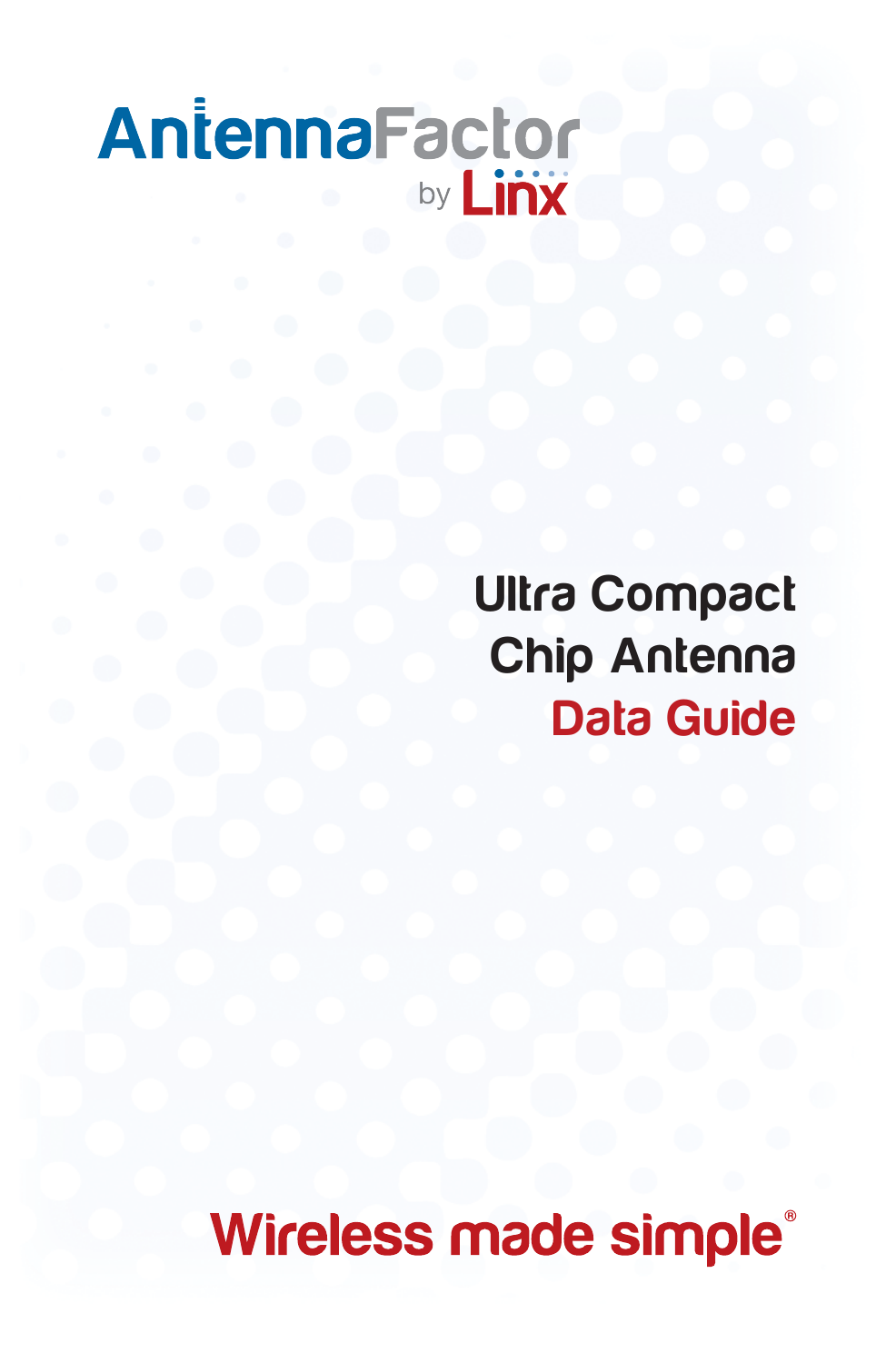# Table of Contents

- Description
- Features
- Applications
- Ordering Information
- Electrical Specifications
- Footprints
- Pin Configuration
- Theory of Operation
- Layout Considerations
- Microstrip Details
- Assembly Considerations
- Test Boards
- VSWR Graphs
- Tape Dimensions
- Reel Dimensions
- Mismatch Conversion Table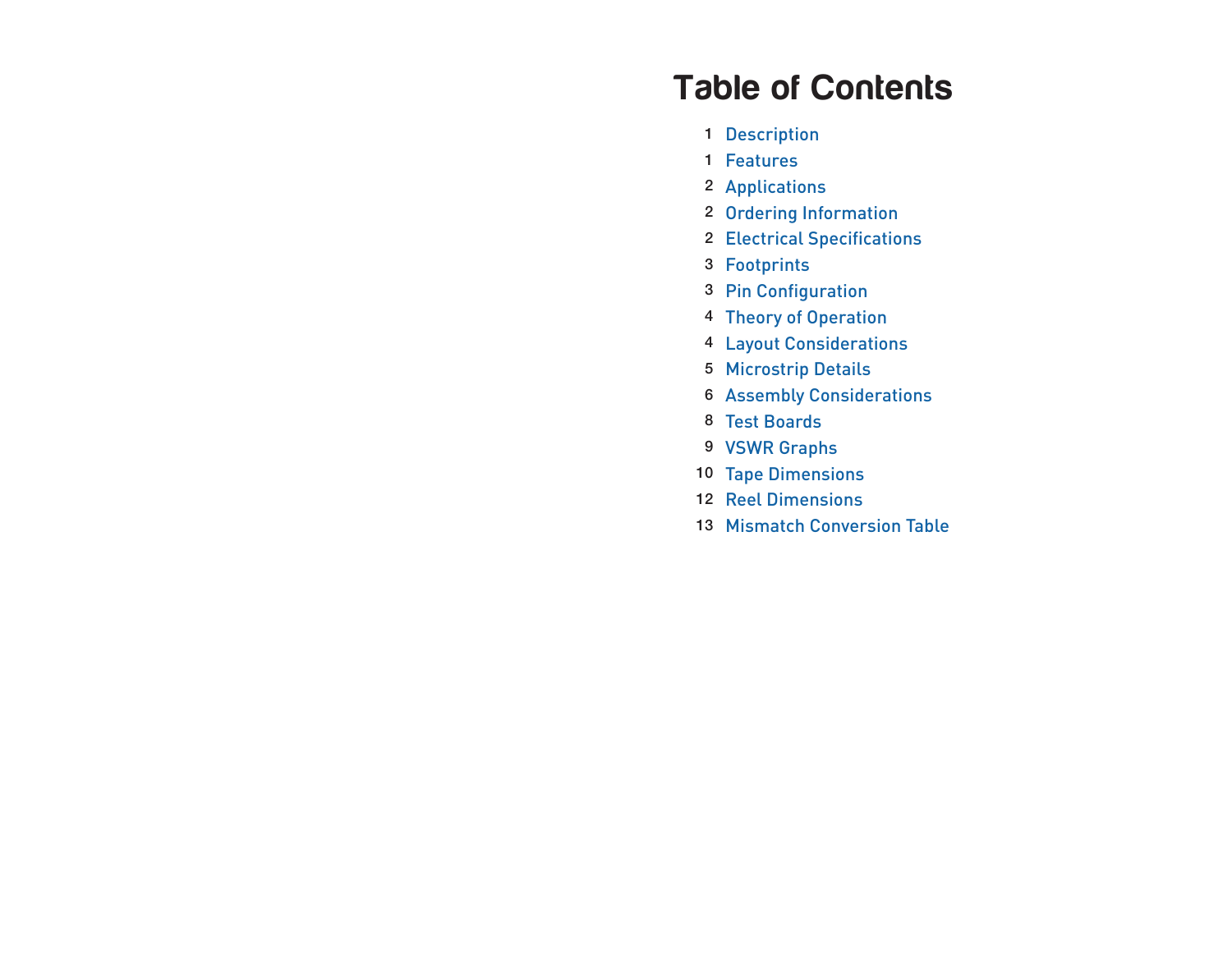# Ultra Compact Chip Antenna Data Guide

# AntennaFactor by **Linx**

 $\overline{\mathbf{v}}$ 

#### **Description**

The exciting ANT-\*\*\*-CHP family is among the world's smallest high-performance chip antennas. They are ideal for embedding in wireless products including Bluetooth, 802.11, Home RF, ZigBee and other popular standards. These tiny antennas use advanced Low Temperature Co-fired Ceramic (LTCC) technology and proprietary elements to achieve superior size and performance characteristics. The entire family is com-

patible with hand and reflow-assembly. Excellent electrical specifications, stability, and outstanding cost-effectiveness make CHP Series antennas the logical choice  $\mathcal{A}$  **AXxx** for a wide variety of applications.

**Features** 

- Incredibly compact SMD package
- Superior LTCC technology
- $50\Omega$  characteristic impedance
- Low loss
- Wide bandwidth
- Favorable linear polarization
- $\bullet$  > Unity gain
- No external matching required
- Highly stable over temperature & time
- Hand and reflow-assembly compatible
- RoHS compliant
- Cost-effective



 $0.26"$  $(6.5)$ 





Figure 2: 868MHz and 916MHz Dimensions





Figure 3: Actual Sizes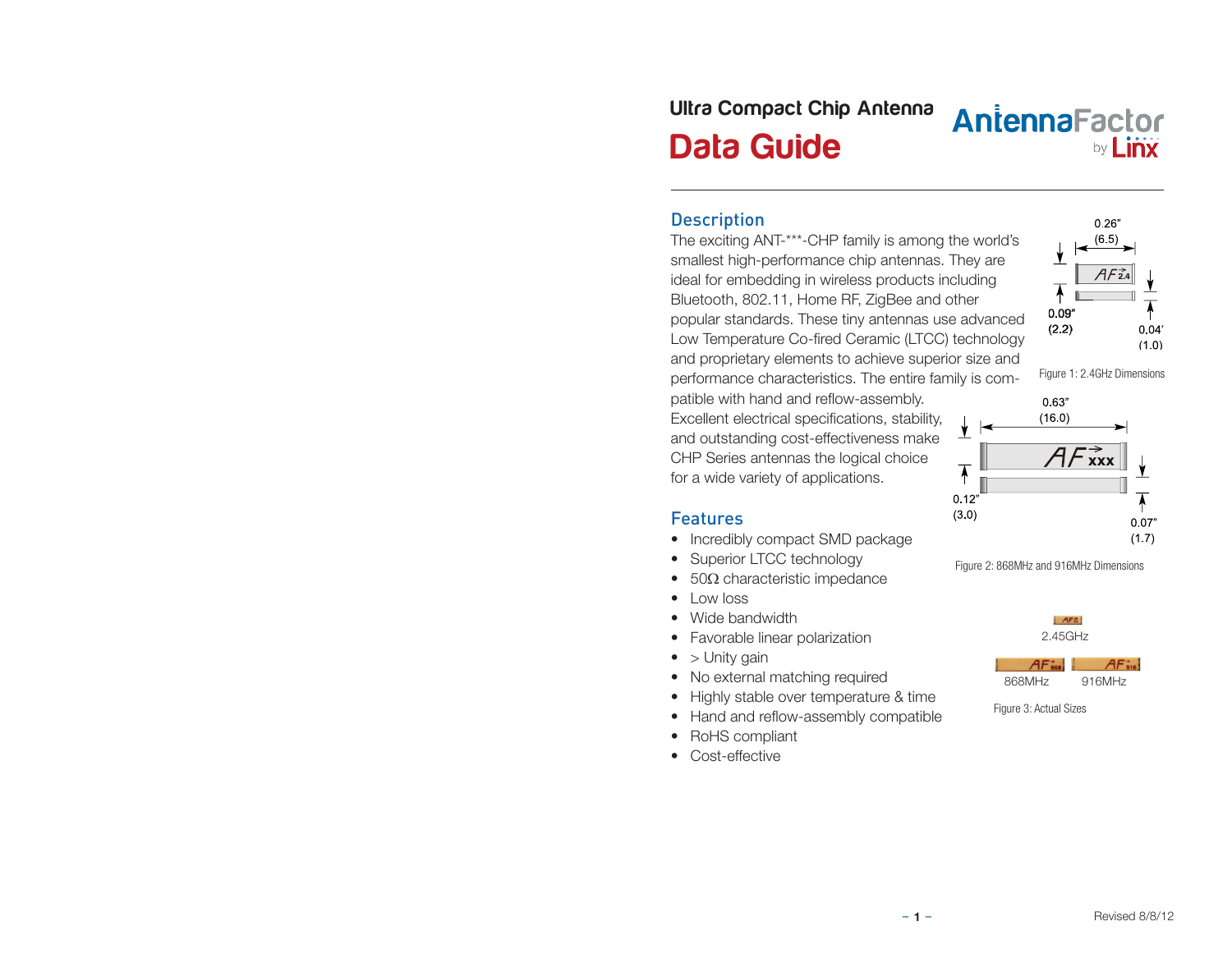### Applications

- Bluetooth
- • 802.11
- • ZigBee
- • Wireless PCMCIA cards
- Telemetry

### Ordering Information

| <b>Ordering Information</b> |                      |  |
|-----------------------------|----------------------|--|
| <b>Part Number</b>          | <b>Description</b>   |  |
| ANT-868-CHP-x               | 868Mhz Chip Antenna  |  |
| $ANT-916-CHP-x$             | 916MHz Chip Antenna  |  |
| ANT-2.45-CHP-x              | 2.45GHz Chip Antenna |  |
|                             |                      |  |

x = "T" for tape/reel, "B" for bulk

All parts are RoHS compliant. Standard reel is 3,000pcs. (868/916MHz), 1,500pcs. (2.45GHz) Quantities less than reel size are supplied in bulk.

Figure 4: Ordering Information

### Electrical Specifications

| <b>Specifications</b>  |                                         |                                          |                                            |
|------------------------|-----------------------------------------|------------------------------------------|--------------------------------------------|
| Parameter              | 2.45GHz                                 | 868MHz                                   | 916MHz                                     |
| Physical               |                                         |                                          |                                            |
| Dimensions (mm)        | $6.5(L) \times 2.2(W) \times$<br>1.0(H) | $16.0(L) \times 3.0(W) \times$<br>1.7(H) | 16.0(L) $\times$ 3.0(W) $\times$<br>1.7(H) |
| Operating/Storage Temp | $-40$ to $+85^{\circ}$ C                | $-40$ to $+85^{\circ}$ C                 | $-40$ to $+85^{\circ}$ C                   |
| Construction           | <b>LTCC</b>                             | <b>LTCC</b>                              | <b>LTCC</b>                                |
| Electrical             |                                         |                                          |                                            |
| Center Frequency       | $2.45$ GHz                              | 868MHz                                   | 916MHz                                     |
| <b>Bandwidth</b>       | 180MHz                                  | 10MHz                                    | 10MHz                                      |
| Wavelength             | $\frac{1}{4}$ -wave                     | $\frac{1}{4}$ -wave                      | $\frac{1}{4}$ -wave                        |
| Pattern                | Omni-directional                        | Omni-direction                           | Omni-directional                           |
| Polarization           | Linear                                  | Linear                                   | Linear                                     |
| <b>VSWR</b>            | $\leq$ 2.0 (Max.)                       | $\leq$ 2.0 (Max.)                        | $\leq$ 2.0 (Max.)                          |
| Maximum Gain           | $+0.5$ dBi                              | $+0.5$ dBi                               | $+0.5$ dBi                                 |
| Impedance              | $50\Omega$<br>$50\Omega$                |                                          | $50\Omega$                                 |
| Power Handling         | 3W (Max.)                               | 3W (Max.)                                | 3W (Max.)                                  |

#### • Data collection

- Industrial process monitoring
- • Compact wireless products
- • External antenna elimination

### Footprints



Figure 6: 2.4GHz Footprint Figure 7: 868MHz and 916MHz Footprint

### Pin Configuration



Figure 8: Pin Configuration

| <b>Pin Descriptions</b> |                                                                                                                  |  |  |
|-------------------------|------------------------------------------------------------------------------------------------------------------|--|--|
| <b>Pin Number</b>       | <b>Description</b>                                                                                               |  |  |
|                         | <b>Feed Termination</b><br>This pin connects to the transmitter or receiver.                                     |  |  |
|                         | Solder Termination<br>This pin is soldered down for physical support only. There is no<br>electrical connection. |  |  |

Figure 9: Pin Configurations

Figure 5: Ordering Information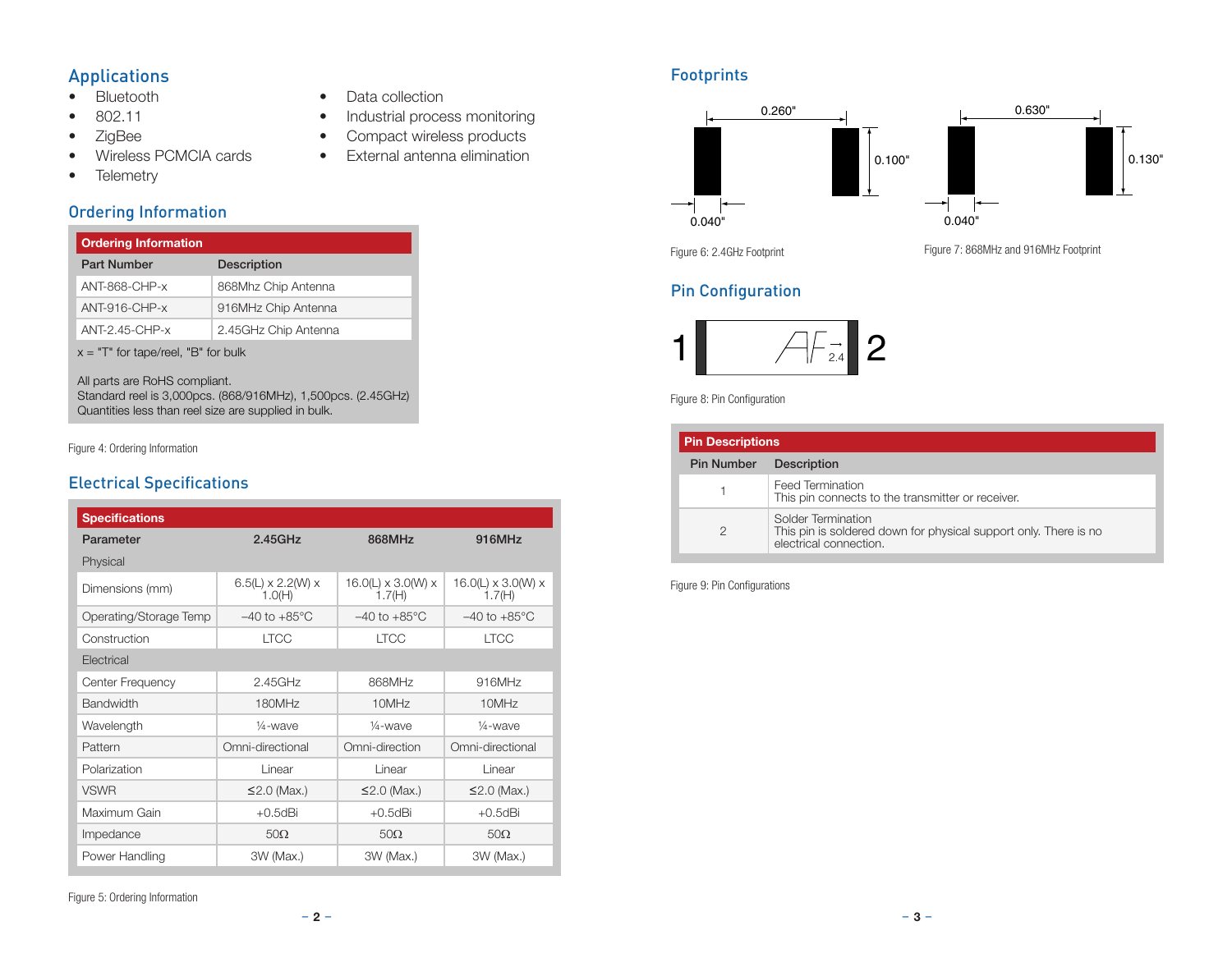#### Theory of Operation

The CHP Series antennas utilize Low Temperature Cofired Ceramic (LTCC) technology to embed the antenna element into a ceramic substrate. Advances in this technology have resulted in materials that are extremely stable over time and temperature, producing an antenna that is highly reliable across a wide range of applications. The high-frequency characteristics of this technology enable exceptional performance in a very small package. The construction techniques for LTCC devices lends itself well to favorable pricing in high volume.

#### Layout Considerations

Proper layout is vital to ensure correct operation and optimum performance. Improper placement of planes, traces, or system components will result in nulls or complete de-tuning. Ideally, the antenna will be mounted on the board in such a way as to allow an unobstructed field of view. The area underneath the antenna must be free of components, traces, and planes. Components may be placed to the rear of the antenna in the ground plane counterpoise area. The feed trace from the RF stage to the antenna must be a microstrip trace or coax transmission line and should be kept as short as practical.

The layout of our reference jigs is illustrated on the following pages. While they demonstrate various aspects of a layout, it is not necessary to replicate them exactly. While your board size and layout may differ, it is important to recognize that the counterpoise plays an important role in resonance and stability since it acts, in essence, as part of the antenna. After your own layout is complete, the performance of the antenna in your specific product should be carefully checked using tools like a network analyzer. In some cases, the size of the product's PCB, proximity of the case, or other factors may make a custom version of the antenna necessary. Contact Linx for more information.



Figure 10: Layout

#### Microstrip Details

A transmission line is a medium whereby RF energy is transferred from one place to another with minimal loss. This is a critical factor, especially in high-frequency products like Linx RF modules, because the trace leading to the module's antenna can effectively contribute to the length of the antenna, changing its resonant bandwidth. In order to minimize loss and detuning, some form of transmission line between the antenna and the module should be used unless the antenna can be placed very close (<1/8in.) to the module. One common form of transmission line is a coax cable and another is the microstrip. This term refers to a PCB trace running over a ground plane that is designed to serve as a transmission line between the module and the antenna. The width is based on the desired characteristic impedance of the line, the thickness of the PCB and the dielectric constant of the board material. For standard 0.062in thick FR-4 board material, the trace width would be 111 mils. The correct trace width can be calculated for other widths and materials using the information in Figure 11 and examples are provided in Figure 12. Software for calculating microstrip lines is also available on the Linx website.



 $E_r$  = Dielectric constant of PCB material



| <b>Example Microstrip Calculations</b> |                                 |                                         |                                        |
|----------------------------------------|---------------------------------|-----------------------------------------|----------------------------------------|
| <b>Dielectric Constant</b>             | Width / Height<br>Ratio (W / d) | <b>Effective Dielectric</b><br>Constant | Characteristic<br>Impedance $(\Omega)$ |
| 4.80                                   | 1.8                             | 3.59                                    | 50.0                                   |
| 4.00                                   | 2.0                             | 3.07                                    | 51.0                                   |
| 2.55                                   | 3 O                             | 2 12                                    | 48.8                                   |

Figure 12: Example Microstrip Calculations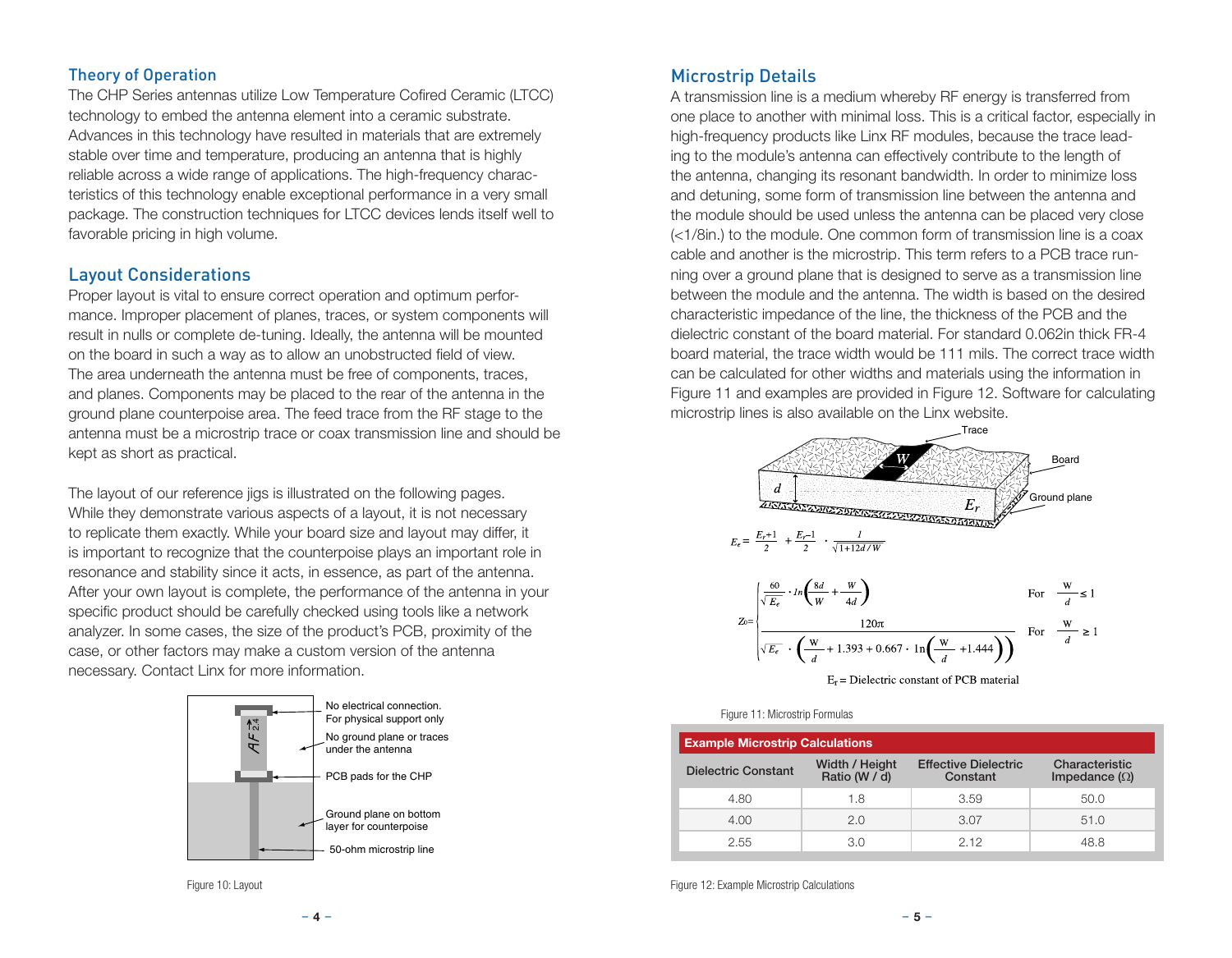#### Assembly Considerations

The antenna is RoHS Compliant and designed to support hand or automated assembly. To avoid damage to the part, the reflow solder guidelines found below should be carefully followed. The antenna is single ended meaning that one pad is electrically connected while the other is for mechanical support only. The antenna terminals are not interchangeable so the polarity indicated in the Pin Configuration section must be observed during assembly.

#### Hand Soldering

This antenna is designed for high-volume automated assembly, however, it may be successfully attached by hand assembly techniques. A hand-solder temperature of 225°C or lower should be used. Do not exceed a 10sec. heating time.

#### Reflow Temperature Profile

The single most critical stage in the automated assembly process is the reflow process. The reflow profile below should be closely followed since excessive temperatures or transport times during reflow will irreparably damage the antennas. Assembly personnel will need to pay careful attention to the oven's profile to ensure that it meets the requirements necessary to successfully reflow all components while still meeting the limits mandated by the antennas themselves.

#### Reflow Soldering Profile



Figure 13: Reflow Soldering Profile

#### Warning: Pay attention to the absolute maximum solder times.

| <b>Absolute Maximum Solder Times</b>              |
|---------------------------------------------------|
| Hand Solder Temperature: TX +225°C for 10 seconds |
| Hand Solder Temperature: RX +225°C for 10 seconds |
| Recommended Solder Melting Point: +180°C          |
| Reflow Oven: +225°C max (see Figure 13)           |
|                                                   |

Figure 14: Absolute Maximum Solder Times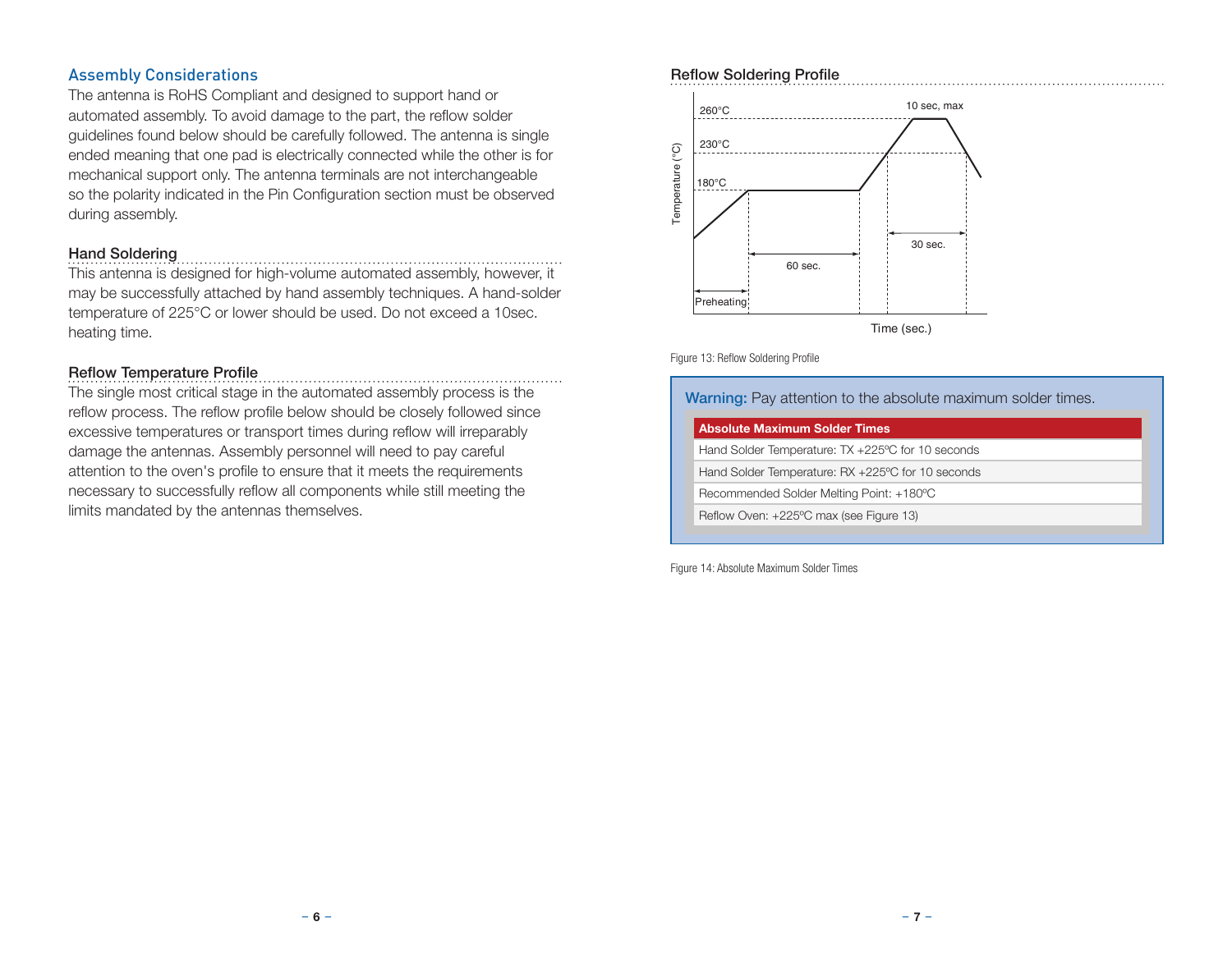#### Test Boards







Figure 16: 868MHz and 916MHz Test Board

## VSWR Graphs

#### What is VSWR?

The Voltage Standing Wave Ratio (VSWR) is a measurement of how well an antenna is matched to a source impedance, typically 50-ohms. It is calculated by measuring the voltage wave that is headed toward the load versus the voltage wave that is reflected back from the load. A perfect match will have a VSWR of 1:1. The higher the first number, the worse the match, and the more inefficient the system. Since a perfect match cannot ever be obtained, some benchmark for performance needs to be set. In the case of antenna VSWR, this is usually 2:1. At this point, 88.9% of the energy sent to the antenna by the transmitter is radiated into free space and 11.1% is either reflected back into the source or lost as heat on the structure of the antenna. In the other direction, 88.9% of the energy recovered by the antenna is transferred into the receiver. As a side note, since the ":1" is always implied, many data sheets will remove it and just display the first number.

#### How to Read a VSWR Graph

VSWR is usually displayed graphically versus frequency. The lowest point on the graph is the antenna's operational center frequency. In most cases, this will be different than the designed center frequency due to fabrication tolerances. The VSWR at that point denotes how close to 50-ohms the antenna gets. Linx specifies the recommended bandwidth as the range where the typical antenna VSWR is less than 2:1.







Figure 18: 868MHz and 916MHz Typical VSWR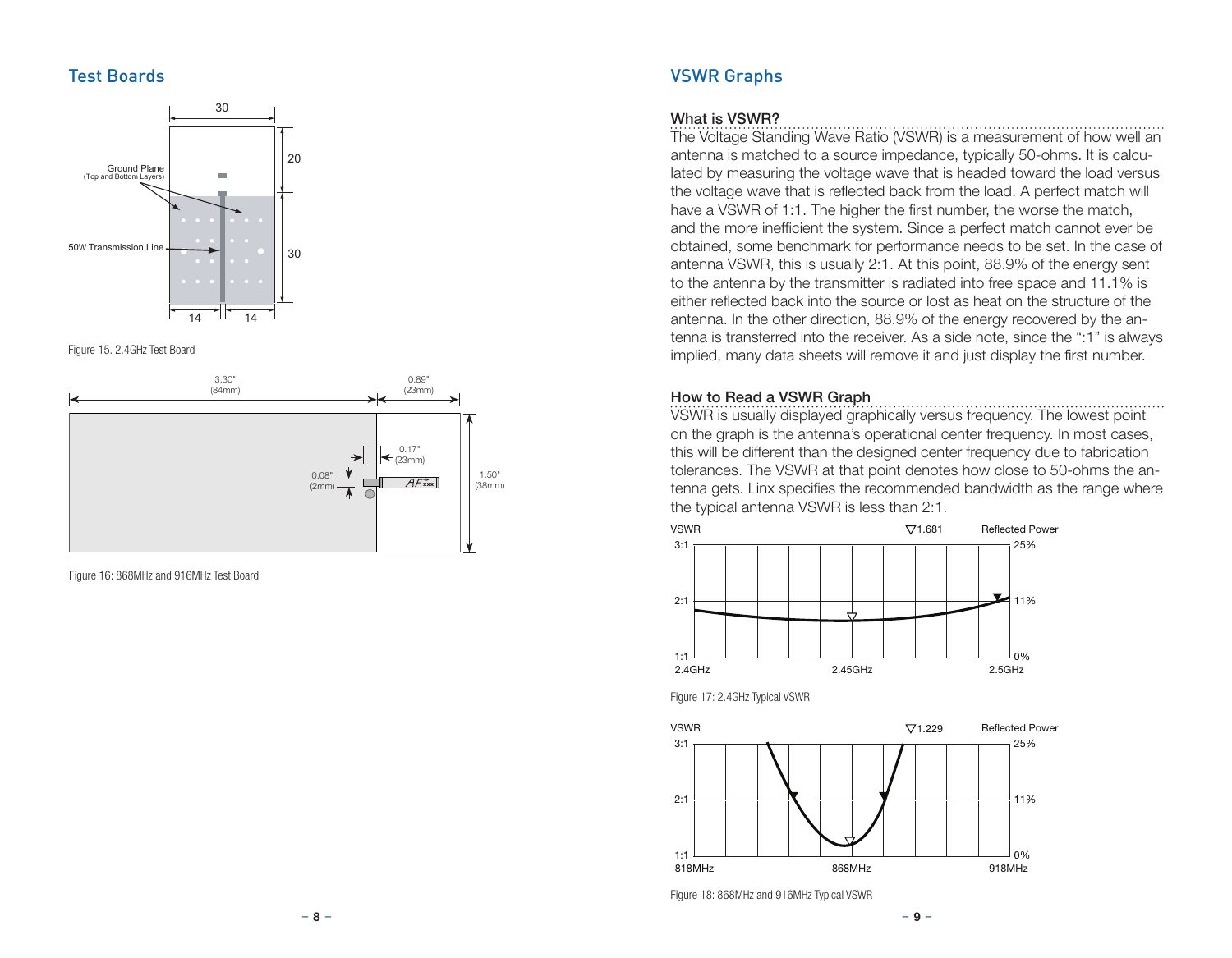# Tape Dimensions



#### Figure 19: 2.4GHz Tape Dimensions

| <b>2.4GHz Tape Dimensions</b> |                  |                       |             |
|-------------------------------|------------------|-----------------------|-------------|
| Symbol                        | <b>Dimension</b> | <b>Tolerance</b>      | <b>Unit</b> |
| A <sub>0</sub>                | 2.30             | ±0.10                 | mm          |
| D <sub>1</sub>                | 1.50             | $\pm 0.10$<br>$-0.00$ | mm          |
| D <sub>2</sub>                | 1.50             | $\pm 0.25$<br>$-0.00$ | mm          |
| F                             | 6.60             | ±0.10                 | mm          |
| P1                            | 8.00             | $\pm 0.10$            | mm          |
| P <sub>2</sub>                | 7.50             | ±0.10                 | mm          |
| P <sub>3</sub>                | 1.75             | ±0.10                 | mm          |
| <b>P4</b>                     | 4.00             | ±0.10                 | mm          |
| P <sub>5</sub>                | 2.00             | $\pm 0.10$            | mm          |
| T <sub>2</sub>                | 0.30             | $\pm 0.05$            | mm          |
| T4                            | 1.30             | ±0.10                 | mm          |
| W                             | 16.00            | $\pm 0.10$            | mm          |

Figure 20: 2.4GHz Tape Dimensions Table



Figure 21: 868MHz and 916MHz Tape Dimensions

| 868MHz and 916MHz Tape Dimensions |                  |                  |             |  |
|-----------------------------------|------------------|------------------|-------------|--|
| Symbol                            | <b>Dimension</b> | <b>Tolerance</b> | <b>Unit</b> |  |
| D <sub>1</sub>                    | 1.50             | ±0.10            | mm          |  |
| D <sub>2</sub>                    | 1.50             | ±0.10            | mm          |  |
| F                                 | 10.6             | $\pm 0.10$       | mm          |  |
| P1                                | 8.00             | ±0.10            | mm          |  |
| P <sub>2</sub>                    | 11.50            | $\pm 0.10$       | mm          |  |
| P <sub>3</sub>                    | 1.75             | $\pm 0.10$       | mm          |  |
| <b>P4</b>                         | 4.00             | ±0.10            | mm          |  |
| P <sub>5</sub>                    | 2.00             | $\pm 0.10$       | mm          |  |
| T <sub>2</sub>                    | 0.30             | $\pm 0.05$       | mm          |  |
| T <sub>3</sub>                    | 3.30             | ±0.10            | mm          |  |
| <b>T4</b>                         | 1.90             | ±0.10            | mm          |  |
| W                                 | 24.00            | $\pm 0.30$       | mm          |  |

Figure 21: 868MHz and 916MHz Tape Dimensions Table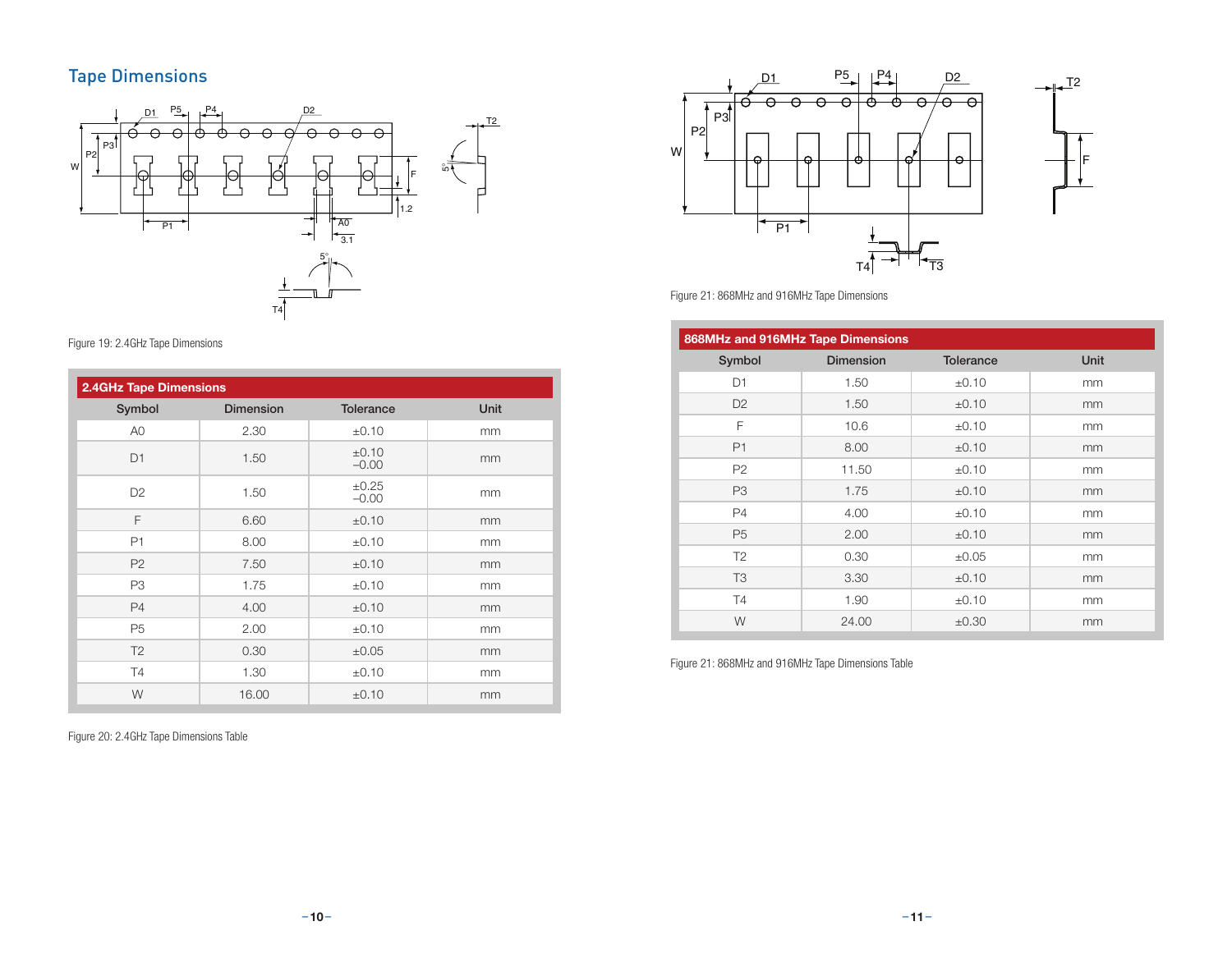# Reel Dimensions



Figure 22: Reel Dimensions

| <b>Reel Dimensions</b> |               |               |      |  |
|------------------------|---------------|---------------|------|--|
| Symbol                 | 868/916MHz    | 2.45GHz       | Unit |  |
| QTY per reel           | 3,000         | 1,500         | pcs  |  |
| Tape width             | 24            | 16            | mm   |  |
| A                      | $330+1$       | $180 + 1$     | mm   |  |
| B                      | $100+0.5$     | $62 \pm 0.5$  | mm   |  |
| C                      | $13 \pm 0.5$  | $13 \pm 0.2$  | mm   |  |
| E                      | $2.2 \pm 0.5$ | $2.2 \pm 0.5$ | mm   |  |
| W                      | $24+0.5$      | $16 + 0.5$    | mm   |  |
| W <sub>1</sub>         | $28.9+0.2$    | $20\pm0.2$    | mm   |  |

Figure 23: Reel Dimensions Table

# Mismatch Conversion Table

|             | <b>Mismatch Conversion Table</b> |                       |                     |
|-------------|----------------------------------|-----------------------|---------------------|
| <b>VSWR</b> | Insertion Loss (dB)              | Power Transmitted (%) | Power Reflected (%) |
| 17.391      | $-6.87$                          | 20.57%                | 79.43%              |
| 11.610      | $-5.35$                          | 29.21%                | 70.79%              |
| 8.724       | $-4.33$                          | 36.90%                | 63.10%              |
| 6.997       | $-3.59$                          | 43.77%                | 56.23%              |
| 5.848       | $-3.02$                          | 49.88%                | 50.12%              |
| 5.030       | $-2.57$                          | 55.33%                | 44.67%              |
| 4.419       | $-2.20$                          | 60.19%                | 39.81%              |
| 3.946       | $-1.90$                          | 64.52%                | 35.48%              |
| 3.570       | $-1.65$                          | 68.38%                | 31.62%              |
| 3.010       | $-1.26$                          | 74.88%                | 25.12%              |
| 2.615       | $-0.97$                          | 80.05%                | 19.95%              |
| 2.323       | $-0.75$                          | 84.15%                | 15.85%              |
| 2.100       | $-0.58$                          | 87.41%                | 12.59%              |
| 1.925       | $-0.46$                          | 90.00%                | 10.00%              |
| 1.433       | $-0.14$                          | 96.84%                | 3.15%               |
| 1.222       | $-0.04$                          | 99.00%                | 1.00%               |
| 1.119       | $-0.01$                          | 99.68%                | 0.32%               |
| 1.065       | 0.00                             | 99.90%                | 0.10%               |
| 1.034       | 0.00                             | 99.97%                | 0.03%               |
| 1.020       | 0.00                             | 99.99%                | 0.01%               |

Figure 24: Mismatch Conversion Table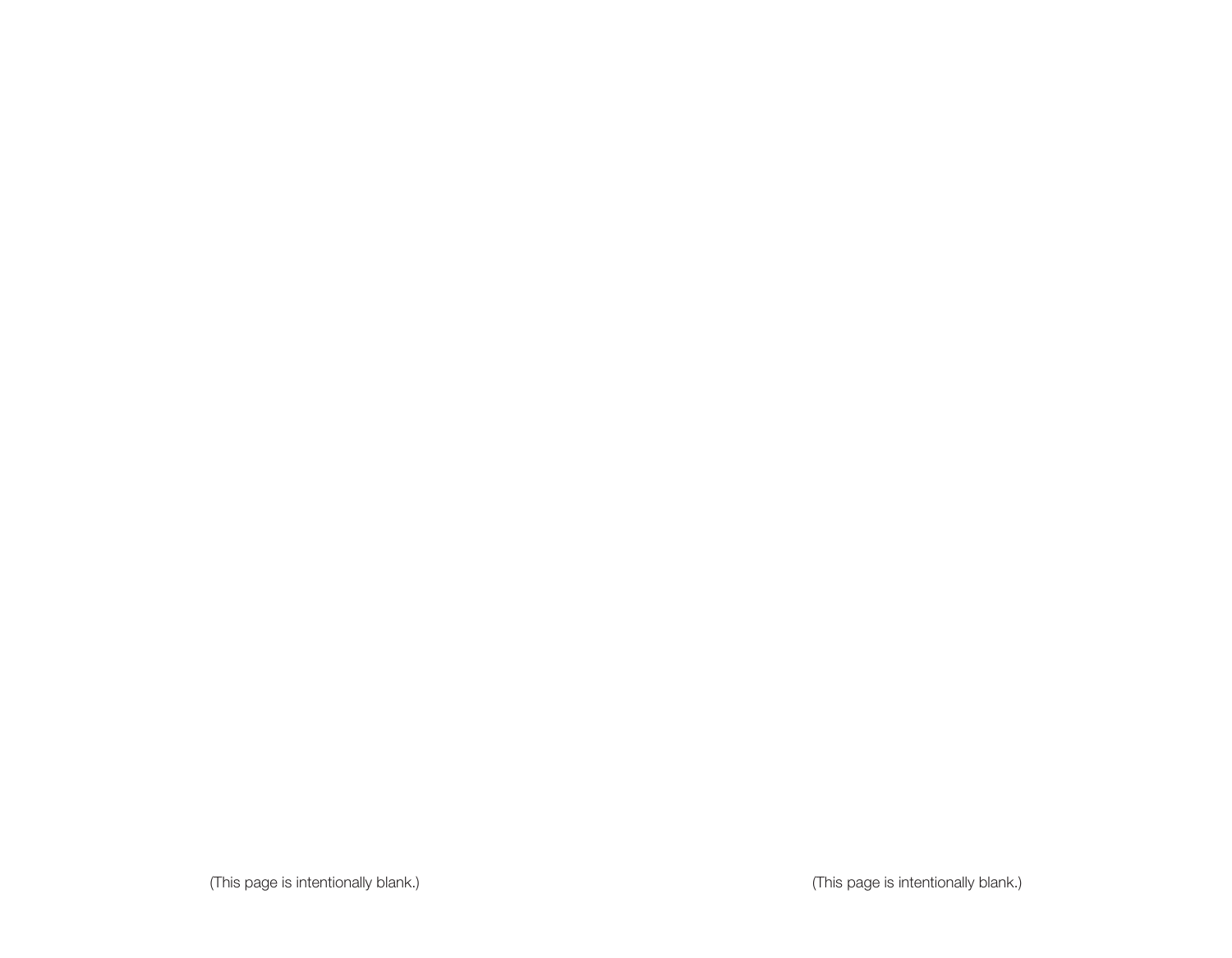# AntennaFactor by *liny*

Linx Technologies 159 Ort Lane Merlin, OR, US 97532

3090 Sterling Circle, Suite 200 Boulder, CO 80301

Phone: +1 541 471 6256 Fax: +1 541 471 6251 www.linxtechnologies.com

#### Disclaimer

Linx Technologies is continually striving to improve the quality and function of its products. For this reason, we reserve the right to make changes to our products without notice. The information contained in this Data Guide is believed to be accurate as of the time of publication. Specifications are based on representative lot samples. Values may vary from lot-to-lot and are not guaranteed. "Typical" parameters can and do vary over lots and application. Linx Technologies makes no guarantee, warranty, or representation regarding the suitability of any product for use in any specific application. It is Customer's responsibility to verify the suitability of the part for the intended application. At Customer's request, Linx Technologies may provide advice and assistance in designing systems and remote control devices that employ Linx Technologies RF products, but responsibility for the ultimate design and use of any such systems and devices remains entirely with Customer and/or user of the RF products.

LINX TECHNOLOGIES DISCLAIMS ANY AND ALL WARRANTIES OF MERCHANTABILITY AND FITNESS FOR A PARTICULAR PURPOSE. IN NO EVENT SHALL LINX TECHNOLOGIES BE LIABLE FOR ANY CUSTOMER'S OR USER'S INCIDENTAL OR CONSEQUENTIAL DAMAGES ARISING OUT OF OR RELATED TO THE DESIGN OR USE OF A REMOTE CONTROL SYSTEM OR DEVICE EMPLOYING LINX TECHNOLOGIES RF PRODUCTS OR FOR ANY OTHER BREACH OF CONTRACT BY LINX TECHNOLOGIES. CUSTOMER AND/OR USER ASSUME ALL RISKS OF DEATH, BODILY INJURIES, OR PROPERTY DAMAGE ARISING OUT OF OR RELATED TO THE USE OF LINX TECHNOLOGIES RF PRODUCTS, INCLUDING WITH RESPECT TO ANY SERVICES PROVIDED BY LINX RELATED TO THE USE OF LINX TECHNOLOGIES RF PRODUCTS. LINX TECHNOLOGIES SHALL NOT BE LIABLE UNDER ANY CIRCUMSTANCES FOR A CUSTOMER'S, USER'S, OR OTHER PERSON'S DEATH, BODILY INJURY, OR PROPERTY DAMAGE ARISING OUT OF OR RELATED TO THE DESIGN OR USE OF A REMOTE CONTROL SYSTEM OR DEVICE EMPLOYING LINX TECHNOLOGIES RF PRODUCTS.

The limitations on Linx Technologies' liability are applicable to any and all claims or theories of recovery asserted by Customer, including, without limitation, breach of contract, breach of warranty, strict liability, or negligence. Customer assumes all liability (including, without limitation, liability for injury to person or property, economic loss, or business interruption) for all claims, including claims from third parties, arising from the use of the Products. Under no conditions will Linx Technologies be responsible for losses arising from the use or failure of the device in any application, other than the repair, replacement, or refund limited to the original product purchase price. Devices described in this publication may contain proprietary, patented, or copyrighted techniques, components, or materials.

© 2012 Linx Technologies. All rights reserved.

The stylized Linx logo, Wireless Made Simple, CipherLinx, WiSE and the stylized CL logo are trademarks of Linx Technologies.